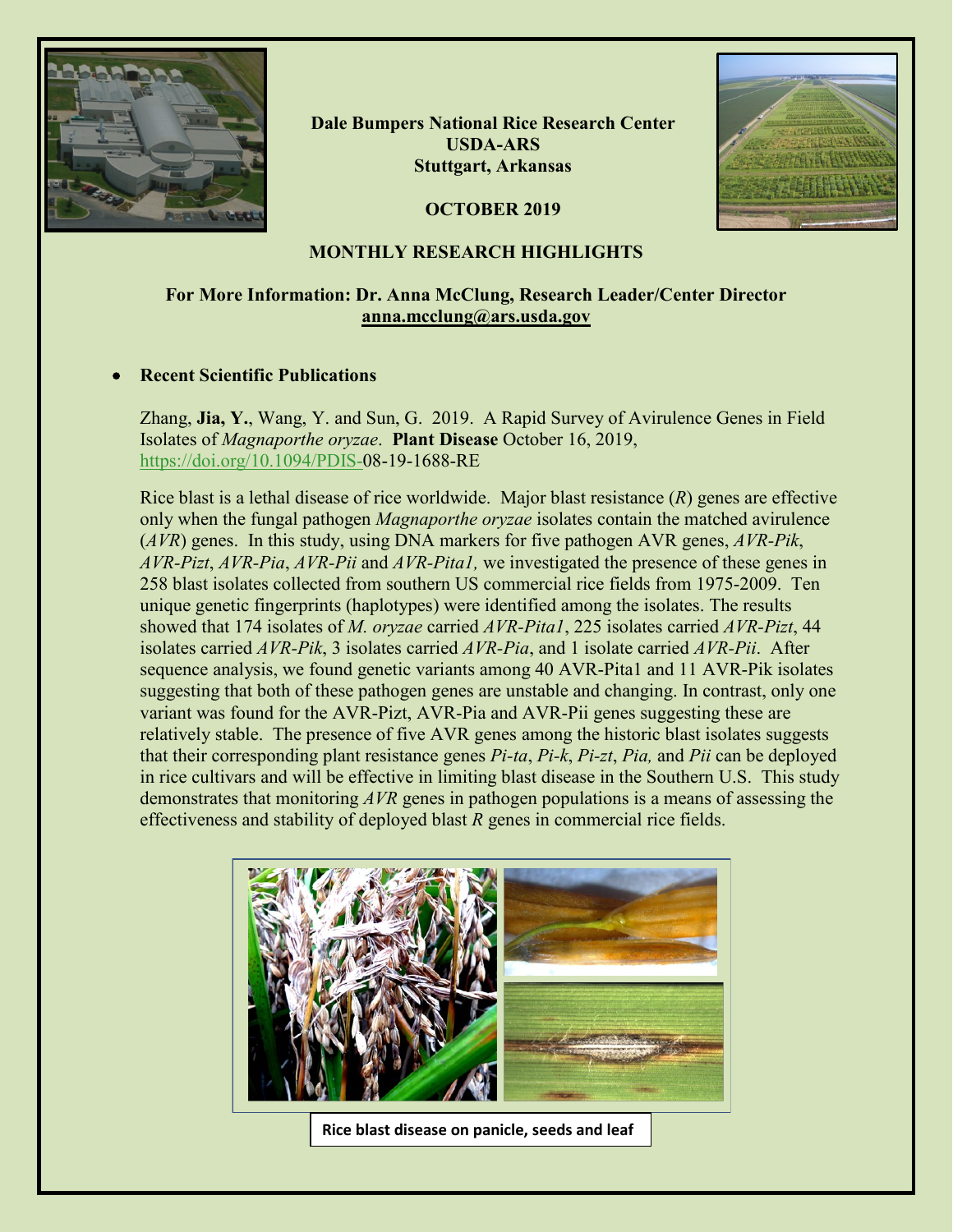**Jia, Yulin**. 2019. Introductory Chapter: Protecting Rice Grains in the Post-Genomic Era: Are We There Yet?. Pages 1 -9 in: Protecting Rice Grains in the Post-Genomic Era, IntechOpen, DOI: 10.5772/intechopen.86390. Published on October 2, 2019.

Rice has been produced for thousands of years in a wide range of ecological and cultural systems around the globe becoming a primary food crop for more than 3.5 billion people. Recent advances in the study of rice genetics, genomics, pathology and interactions with the environment have resulted in a growing appreciation of how science may help in securing food production for the future. Selective breeding for rice that has improved stress tolerance, high-yield and nutritional merits is a major objective worldwide. However, the genetic diversity of cultivated rice has been significantly reduced in this process. Stable rice production is faced with the challenge of protection from harmful microorganisms, extremes in weather, and changing production practices. This book, with 12 chapters, aims to inform readers of the necessity of protecting rice by enabling friendly interactions between plants and microbes to meet the challenges of feeding a growing population. This book intends to provide an overview of the contemporary effort to safeguard the rice crop with recent advances in rice genetics and innate immunity to major biotic stresses.

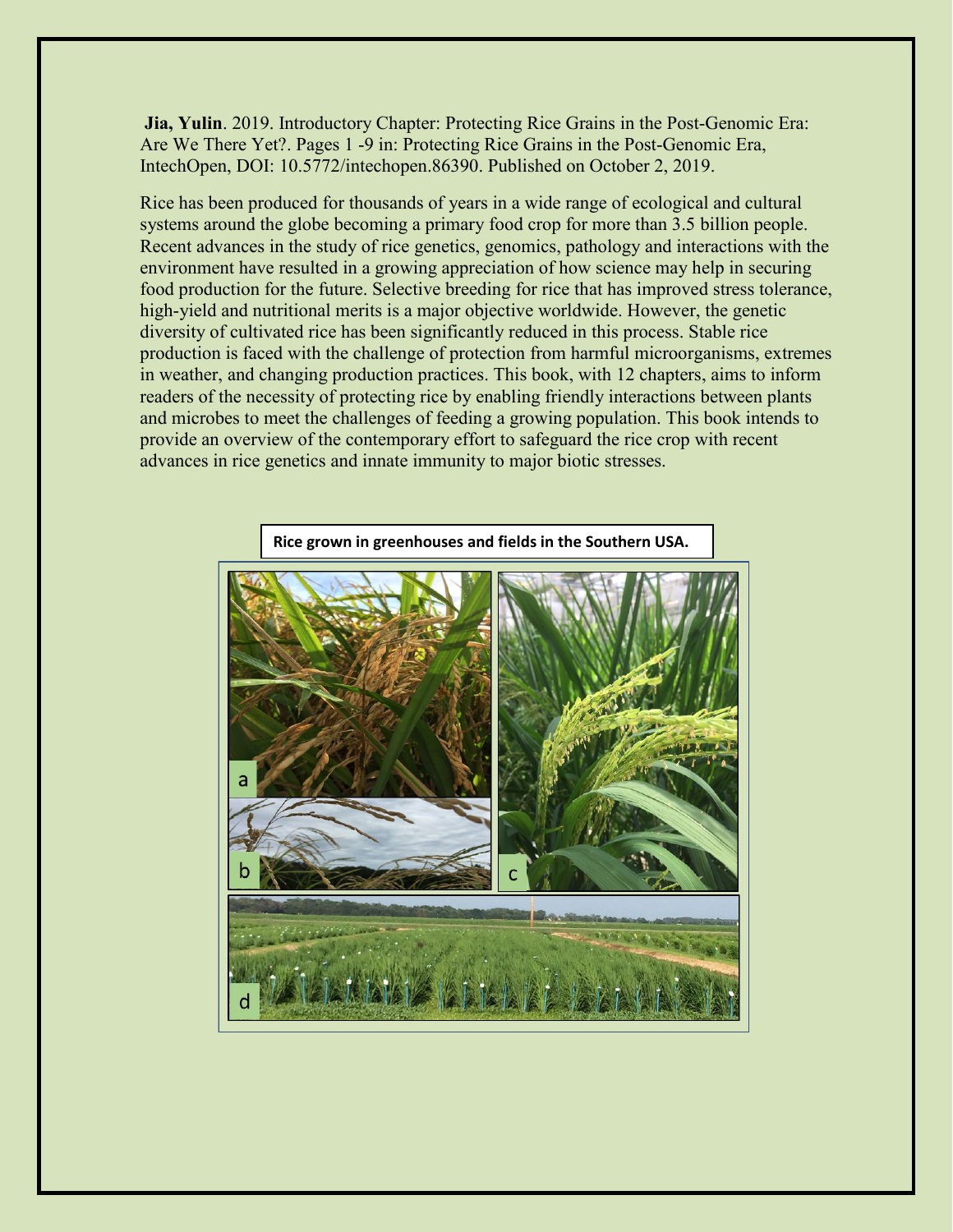### • **Technology Transfer**

#### **To Non-Research Stakeholders**

On October  $7<sup>th</sup>$ , Dr. Anna McClung provided information for a rice grower in Vermont about food safety testing.

On October 22<sup>nd</sup>, the DBNRRC provided genetic information to a foundation seed company and to a specialty rice grower to identify the source of potential seed mixtures in their fields.

Dr. Nazirhak Amen, Purple Mountain Organics in Takoma Park, Maryland, is growing several rice varieties developed by ARS for the local food market. He was interviewed on October 24<sup>th</sup> regarding his attempts at growing rice using reduced irrigation practices. This is being done commercially in the main rice growing region of the Mid-South also. [https://www.yaleclimateconnections.org/2019/10/farmer-experiments-with-more](https://gcc02.safelinks.protection.outlook.com/?url=https%3A%2F%2Fwww.yaleclimateconnections.org%2F2019%2F10%2Ffarmer-experiments-with-more-climate-friendly-rice-cultivation%2F&data=02%7C01%7C%7Ccb9d4bd91ba2470b129e08d758b5da1c%7Ced5b36e701ee4ebc867ee03cfa0d4697%7C0%7C0%7C637075410375862520&sdata=aPX%2Bp13b5HSpLs97a7DEPjBxJhngMEHVonDvxWSNrHo%3D&reserved=0)[climate-friendly-rice-cultivation/](https://gcc02.safelinks.protection.outlook.com/?url=https%3A%2F%2Fwww.yaleclimateconnections.org%2F2019%2F10%2Ffarmer-experiments-with-more-climate-friendly-rice-cultivation%2F&data=02%7C01%7C%7Ccb9d4bd91ba2470b129e08d758b5da1c%7Ced5b36e701ee4ebc867ee03cfa0d4697%7C0%7C0%7C637075410375862520&sdata=aPX%2Bp13b5HSpLs97a7DEPjBxJhngMEHVonDvxWSNrHo%3D&reserved=0)

### **To Research Community**

Dr. Trevis Huggins has added five new rice descriptors associated with rice phenology and morphology to the Germplasm Resource Information Network (GRIN), a database associated with the USDA collection of global rice varieties. Dr. Huggins (pictured) is a newly hired Geneticist that is in charge of curation of the rice germplasm collection. The descriptors added include daylength (photoperiod sensitivity), apiculus color, awn color, seed shattering, and leaf pubescence. These new descriptors provide additional visual assessments for characterizing *Oryza* germplasm accessions which will be beneficial to the rice research community.



On October 23rd to 25th, Drs. Georgia Eizenga (below pictured center) and Jeremy Edwards (pictured left) visited Marquette University in Milwaukee, WI, to discuss progress on the USDA-NIFA grant entitled "Mechanisms of Cold Stress Tolerance Responses in Rice" with P.I., Dr. Michael Schläppi, Dept. of Biological Sciences. As part of the visit, Dr. Edwards presented a seminar entitled "Designing Rice Varieties for High Yield Under Reduced Irrigation With the Introduction of New Genetic Diversity", and Dr. Eizenga presented "SNP Markers for Rice Panicle and Grain Traits Developed from Marker-Trait Associations Identified in GWAS and Validated in Biparental Mapping" and included an introduction to U.S. rice production and research at the DBNRRC. As part of this visit, Drs. Eizenga and Edwards saw Wisconsin's first and only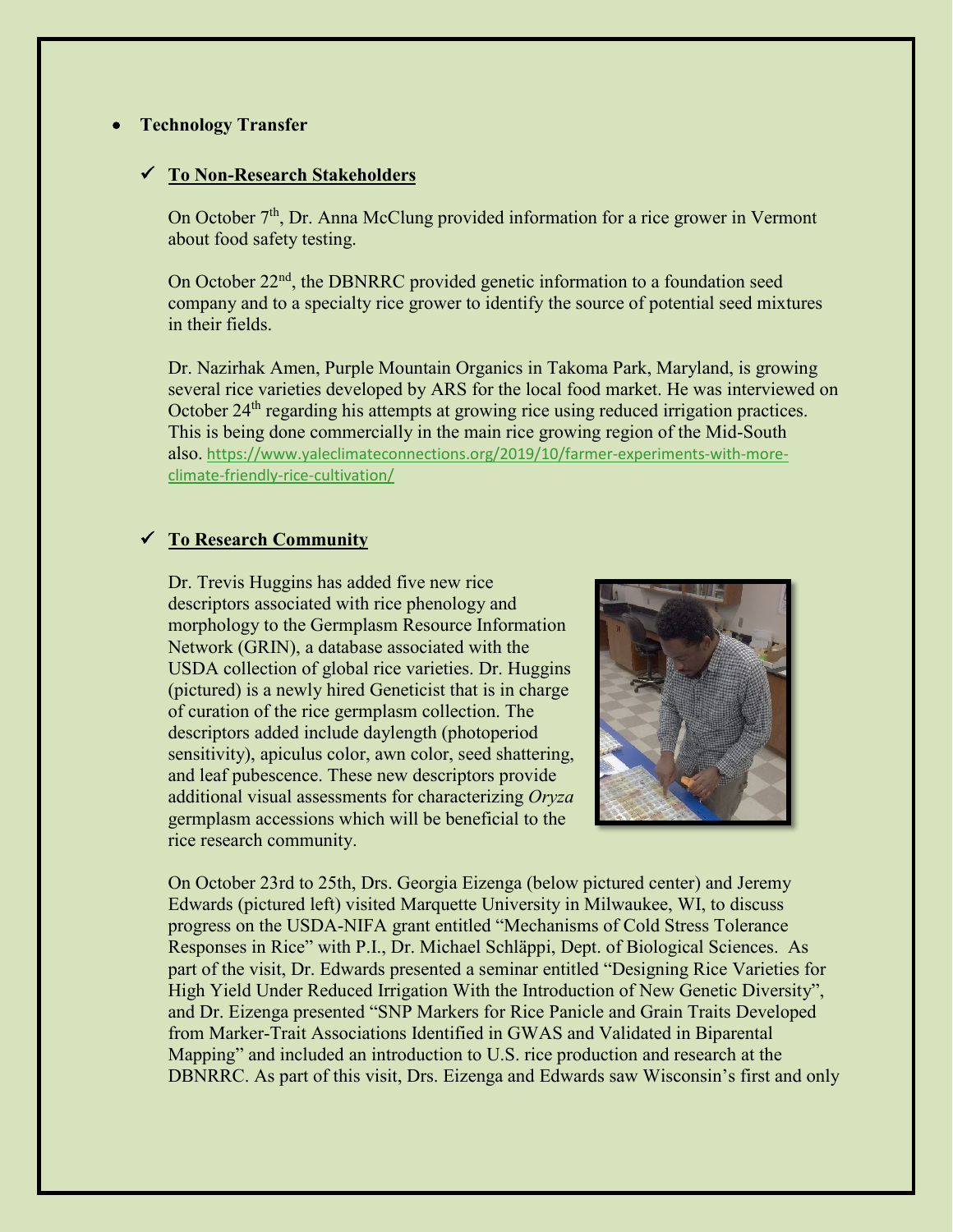rice farm in the Mequon Nature Preserve which is growing a cultivar identified as part of this grant.



Dr. Jinyoung Barnaby was invited as a speaker at the III International Climate Change Forum held October 21 - 25, 2019 in Lima, Peru. The forum was limited to 200 scientists and specialists but 500 more participated through online streaming. Dr. Barnaby gave a talk entitled "Impacts of genotype x environment x management interactions on crop production and quality". The forum covered a broad range of topics including strategies and challenges facing climate change, trends and management of resources in climate change research, genetics and plant breeding to adapt to climate change, phenotyping, control of pests and diseases,



data mining and crop modeling, silvopastoral systems, and carbon capture.

### **Informal Contacts**

On October 3<sup>rd</sup>, Dr. Anna McClung was interviewed by a reporter located in North Carolina about the importance of the heirloom variety, Carolina Gold, and the history of rice production in the USA.

### **Germplasm Exchanged:**

During the month of October, 213 rice accessions from the Genetics Stocks *Oryza*  (GSOR) collection were distributed to researchers in the United States and Pakistan. Seed